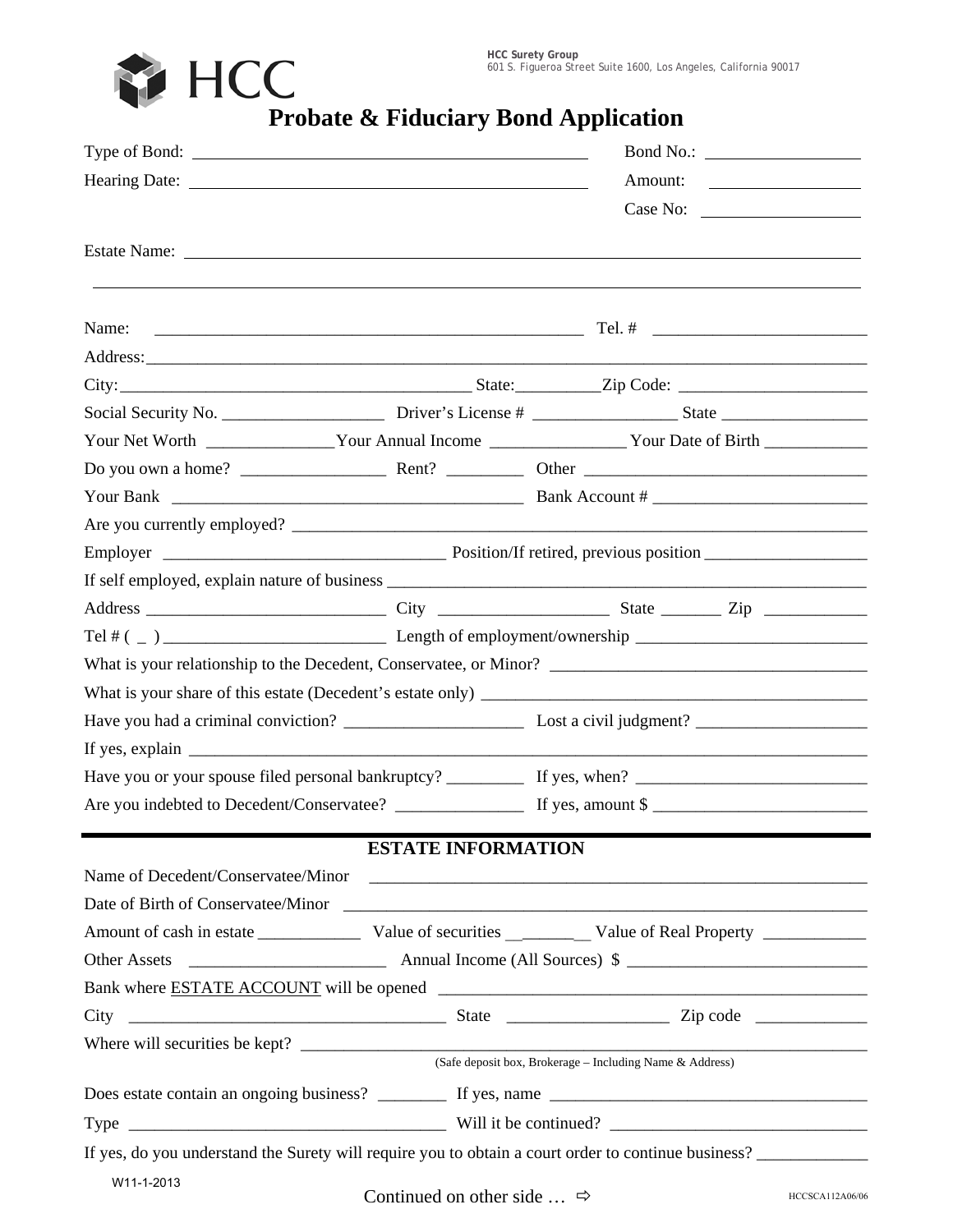### **APPLICANT'S ATTORNEY INFORMATION**

| Your Attorney's name |                                                                                             |                                                                                                                                                                                                                                                                                                                       |  |  |
|----------------------|---------------------------------------------------------------------------------------------|-----------------------------------------------------------------------------------------------------------------------------------------------------------------------------------------------------------------------------------------------------------------------------------------------------------------------|--|--|
|                      |                                                                                             | Phone No.                                                                                                                                                                                                                                                                                                             |  |  |
|                      |                                                                                             |                                                                                                                                                                                                                                                                                                                       |  |  |
|                      |                                                                                             | State $\frac{1}{2}$ $\frac{1}{2}$ $\frac{1}{2}$ $\frac{1}{2}$ $\frac{1}{2}$ $\frac{1}{2}$ $\frac{1}{2}$ $\frac{1}{2}$ $\frac{1}{2}$ $\frac{1}{2}$ $\frac{1}{2}$ $\frac{1}{2}$ $\frac{1}{2}$ $\frac{1}{2}$ $\frac{1}{2}$ $\frac{1}{2}$ $\frac{1}{2}$ $\frac{1}{2}$ $\frac{1}{2}$ $\frac{1}{2}$ $\frac{1}{2}$ $\frac{1$ |  |  |
|                      | Do you understand that the first year's bond premium is not refundable?                     |                                                                                                                                                                                                                                                                                                                       |  |  |
|                      | Do you understand the court must order all increases and reductions to the bond?            |                                                                                                                                                                                                                                                                                                                       |  |  |
|                      |                                                                                             | Do you understand the bond is in effect until a final discharge is signed by the judge and a copy delivered to the surety?                                                                                                                                                                                            |  |  |
|                      | Do you understand the bond premium is to be paid annually?                                  |                                                                                                                                                                                                                                                                                                                       |  |  |
|                      | Do you understand you must retain an attorney throughout the administration of this estate? |                                                                                                                                                                                                                                                                                                                       |  |  |

# **REQUIRED**

# **AUTHORIZATION TO CHARGE CREDIT CARD** (IN THE EVENT OF NON-PAYMENT OF PREMIUM.)

HCC Surety Group and its subsidiaries, will continue to provide bonds and service to its clients on a timely basis, requiring that guaranteed premiums be paid within (45) days after issuance of any bond(s) and within (45) days after date of renewal each year until we are furnished, by you or your attorney with a final discharge of other judgment exonerating the bond or surety in this matter. The authorization information below will be held on file in confidence. The credit card number may be checked for validity before issuance of the bond. No charge will be made unless or until non-payment of premium as described below.

HCC Surety Group and its subsidiaries, will hold this authorization information on file until there is a non-payment of premium through normal means of billing practice. If, after a billing cycle of thirty (30) days from the date of issuance of the bond (specifically the date of execution on the bond form), premium is not received in this office by close of business on the 30th day, then you authorize us to charge the card below for "premium(s) due".

Once the "premium(s) due" becomes (31) days late, the card number below may be used to pay the premium for the bond or service which was provided to you by HCC Surety Group at 601 S. Figueroa St., Suite 1600, Los Angeles, CA 90017 (310) 649-0990.

Applicant agrees that HCC Surety Group and its subsidiaries, may pursue all avenues of collection, including use of collection agencies, and authorizes HCC Surety Group and its subsidiaries to submit credit card charges using the charge card listed below to recover all payments due and all other unpaid amounts due to non-payment of premium.

Card Type: VISA \_\_\_\_\_\_\_\_ M/C \_\_\_\_\_\_\_\_\_\_\_ Card No: \_\_\_\_\_\_\_\_\_\_\_\_\_\_\_\_\_\_\_\_\_\_\_\_\_\_\_\_\_\_\_ Exp Date: \_\_\_\_\_\_\_\_\_\_\_\_\_\_\_\_\_\_

I hereby declare that I am the holder of the above credit card, or have been authorized by the holder of said card, to use it to pay premium(s) or services provided by HCC Surety Group and its subsidiaries. I also understand that this credit card may be charged for any future invoice renewal premiums that become more that (30) days past due as described above.

Name on Card: \_\_\_\_\_\_\_\_\_\_\_\_\_\_\_\_\_\_\_\_\_\_\_\_\_\_\_\_\_\_\_\_\_\_\_Cardholder Signature: \_\_\_\_\_\_\_\_\_\_\_\_\_\_\_\_\_\_\_\_\_\_\_\_\_\_\_\_\_Date\_\_\_\_\_\_\_\_\_\_\_\_\_

## **INDEMNITY AGREEMENT**

The undersigned applicant and/or indemnitors hereby request that HCC Surety Group, comprised of American Contractors Indemnity Company, U.S. Specialty Insurance Company and Texas Bonding Company, and its affiliates, subsidiaries, and reinsurers (hereinafter collectively referred to as "the Company") become surety for and furnish the above bond and such other bond or bonds as may now or hereafter be required by or on behalf of the above named applicant. I understand that a consumer report may be obtained about me now and from time to time in the future, and if I ask, I will be told if a consumer report has been obtained and the name and address of the agency that supplied the report.

The undersigned declares under penalty of perjury that the information and statements contained in this application are true, and the undersigned jointly and severally, in consideration of the Company being a surety, or executing or guaranteeing any bond or bonds for the applicant, do for value received hereby covenant, promise, and agree to pay the Company the usual annual premium; and we each jointly and severally agree to indemnify and keep indemnified the Company from and against any liability and all costs, charges, suits, damages, counsel fees and expenses of whatever kind or nature which said Company shall at any time sustain or incur, for or by reason, or in consequence of said Company having become surety or entering into such bond or bonds and agree to place the Company in funds to meet any claim or demand before it shall be required to make payment.

Unless otherwise indicated herein, the bond applied for shall not be applicable to guarantee or insure the applicant's operation, management, or control of an ongoing business operation. Additionally, the Company may at its discretion impose a "joint control" requirement as a condition of the issuance of the bond to the undersigned applicant. In any event, issuance of a bond to the undersigned applicant is conditioned upon the applicant's retention of competent legal counsel throughout the duration of any period of time, which the bond is in effect.

| $\sim$<br>.<br>'neo<br>ums<br>919 | רי<br>$\mathbf{U}$<br>$\cdot$<br>ua<br>__<br>___ | זר<br>-- |  |
|-----------------------------------|--------------------------------------------------|----------|--|
|                                   |                                                  |          |  |

By:  $W11-1-2013$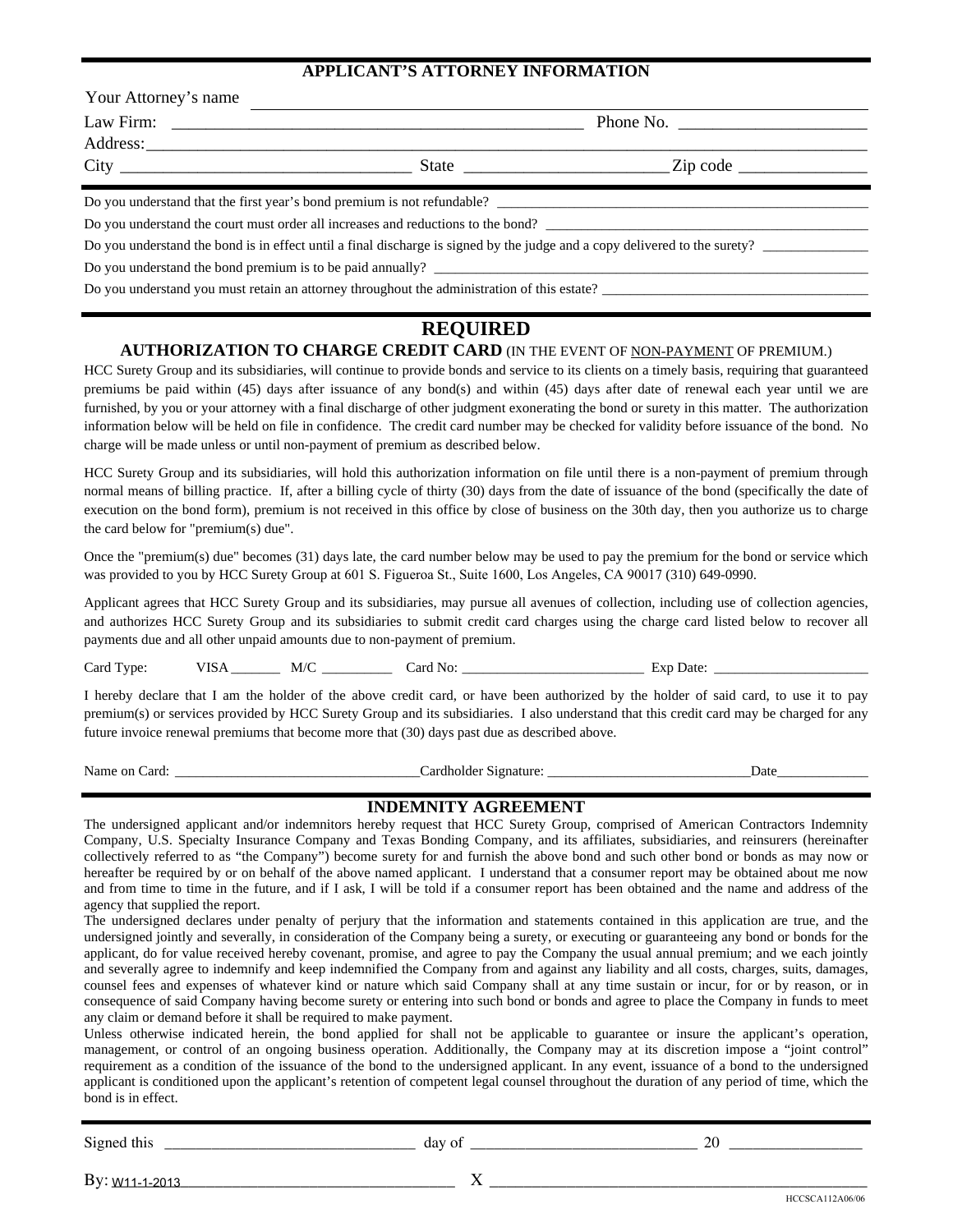# **Protecting the Privacy of Information**

**(California and Montana Residents)**

You have a relationship with one or more of the following HCC Surety Group ("HCCS") of companies: American Contractors Indemnity Company, Texas Bonding Company and/or U.S. Specialty Insurance Company. Each HCCS company is committed to protecting your privacy by keeping the nonpublic personal information we collect from you confidential and secure. This policy applies to our relationships with individual consumers who inquire about and/or obtain products or services from HCCS for personal, family and household purposes. Please read this Privacy Policy that details HCCS's information use policies and practices.

#### **Strict Security Measures**

HCCS takes the security of information very seriously and has established security standards and procedures to prevent unauthorized access to customer information. In addition, HCCS has policies and procedures to limit employee access to information only to those employees with a business reason for accessing such information.

#### **Why HCCS Collects Information**

HCCS collects information about you to:

- Accurately identify you;
- Properly evaluate your request for a bond; and
- Comply with certain laws and regulations.

#### **Information We Collect**

HCCS may collect the following types of nonpublic personal information from you and outside sources:

- Data you provide on your application and other forms you provide HCCS, such as name, address and occupation;
- Your transactions with HCCS, such as your account balance, payment history and claims history;
- Credit history from consumer reporting firms.

HCCS has established procedures so that the information we collect is accurate, current and complete. You have the right to access and request correction of recorded nonpublic personal information and may do so by referring to HCCS's Notice of Information Practices statement below. You should also be aware that information obtained from a report prepared by an insurance-support organization may be retained by the insurance-support organization and disclosed to other persons.

#### **Information We Share**

Depending on the type of relationship you have with HCCS, we may share or disclose the information we collect from you, such as your claims history and payment history, with HCCS affiliates, as well as with unaffiliated third parties, to the extent necessary to service you and your bond as completely as possible. HCCS reserves the right to share all information we collect as this policy describes.

Under the law, HCCS is permitted to share identification information with its affiliates, as well as information related to the transactions and experiences we have with our customers. We also disclose information to complete transactions initiated by you when you request or authorize the disclosure, or if the disclosure is required by law. At times it is necessary to disclose information to enforce or apply the terms and conditions of any agreement we have with you and to protect the rights, property, or safety of HCCS, our customers, or others. This includes exchanging information with other companies and organizations, including governmental law enforcement authorities, to detect or prevent fraud, criminal activity, material misrepresentations or material non-disclosures in connection with insurance transactions.

We may also disclose the information we collect from you to nonaffiliated third parties, as permitted by law. For example, we may provide information to:

- Outside companies to perform services on our behalf, such as data analyses, bill payment and collection services;
- Government and administrative entities to respond to subpoenas, search warrants, orders and audits;
- Reinsurers and financial auditors:
- Another party, or its representative, involved in the purchase, sale or merger of all or part of HCCS and its affiliates.